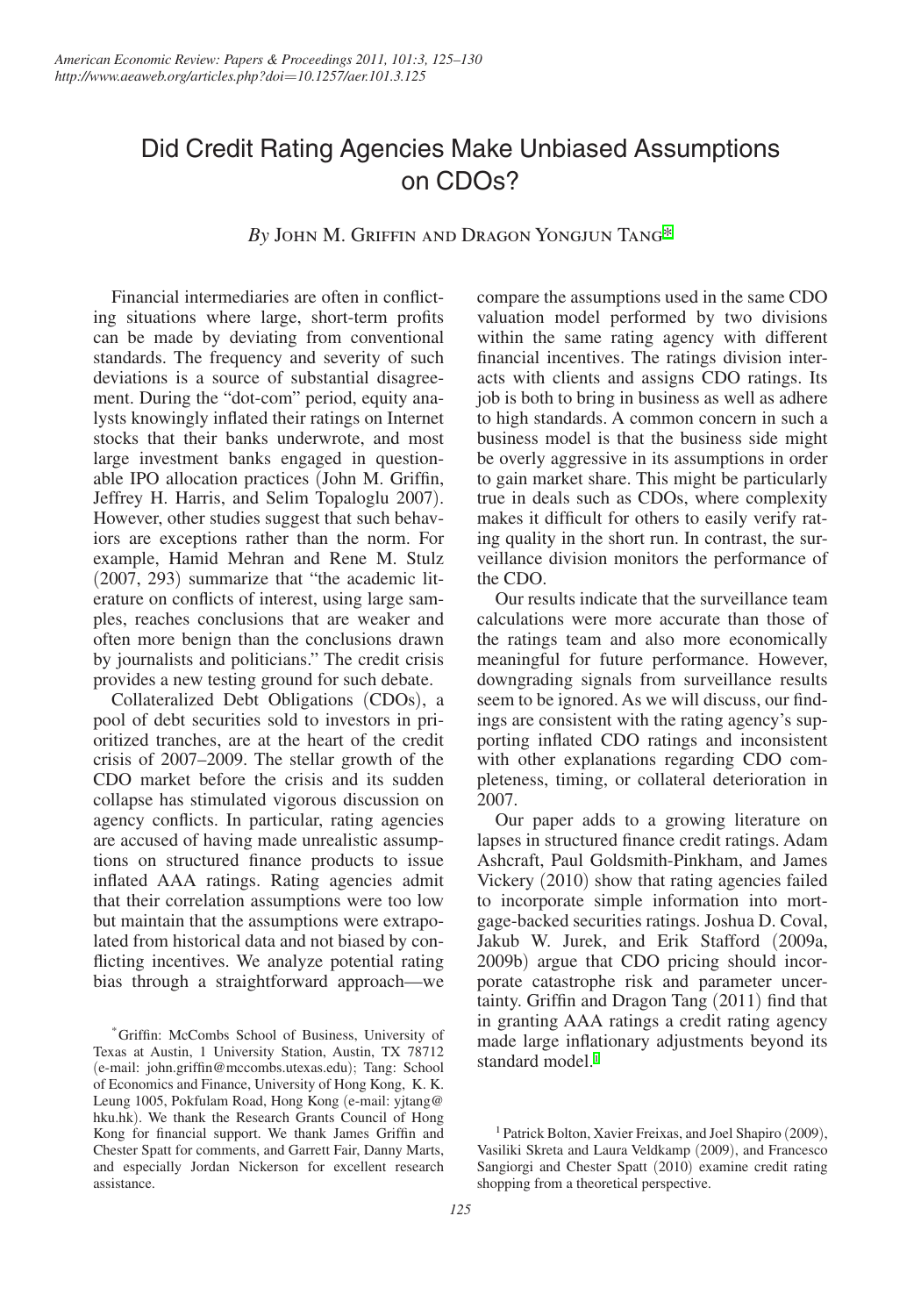## **I. Rating Assumption Changes from New Issue to First Surveillance**

#### A. *Brief Institutional Background*

Determining the credit quality of individual assets in the collateral pool and the default correlation between the assets that feed into the quantitative CDO evaluation model are two of the primary tasks of the ratings analysts. Assets currently rated by the rating agency are counted at face value, while assets rated by a different rating agency are typically notched down. A rating analyst should analyze the credit quality of unrated assets. Rating agencies categorize collateral assets by sector and then use defined values for within- and across-type correlations. However, credit risk models do allow for these correlation assumptions to be customized. Adding to the challenge is the fact that the portfolio pool is often incomplete or partially ramped when CDO ratings are assigned. The ratings group must also foster the business relationships brought in by the sales team and interact with the investment bank underwriting the CDOs. A "Pre-Sale" and/or "New Issue" report is typically prepared by a ratings analyst and approved by a ratings committee around the time the rating is issued to facilitate the closing of the CDO.2

Rating agencies also promise continuous active surveillance after the initial credit rating on the CDO is assigned. The last section of S&P's new issue and presale reports discloses their surveillance policy: "The purpose of surveillance is to assess whether the rated notes are performing within the initial parameters and assumptions." The surveillance analyst receives collateral information from trustees and monitors CDO performance. If surveillance reports indicate that current ratings are no longer appropriate, a rating review will be conducted, and the CDO notes could be upgraded or downgraded. The first surveillance report generally arrives after the rating is initially assigned.

Our focus is on the correlation and credit quality assumptions which are the key inputs of the CDO rating model. Both departments use the same ratings model. We call these inputs

"assumptions," but they are quantitative in the sense that rating agencies have a set of standard procedures to assign these values. Hence, they are summary measures of the correlation and collateral quality, but judgment could play a role in the calculation process. From what is written in the press and from our discussions with industry insiders, we expect the ratings committee to have more discretion than the surveillance group—the surveillance group is more reminiscent of a compliance or risk management division. While a surveillance department may be forced to corroborate the ratings department, it should have some autonomy and may not fully communicate with the ratings group.

### B. *Data and Basic Statistics*

We obtain data from one of the three leading credit rating agencies, including two sets of reported CDO assumptions and outputs. One is machine- and hand-collected from presale and new issue reports when the CDO was issued to investors at the closing time. The other information is collected from an online credit rating agency database containing the first surveillance reports when the CDO is fully operating. The intersection of the two data sources leaves 595 CDOs with both rating assumptions available. However, to focus on information that is timely, we restrict the dataset to the 355 CDOs with surveillance reports dated within 180 days of the initial rating assignment. The surveillance analyses may be estimated after the report date using portfolio or rating information from a later date that we are not privy to. Hence, our analysis controlling for date differences may be incomplete. Results for the full sample are similar and shown in the online Appendix. The correlation measure reported by the rating agency is the ratio between the standard deviation of the CDO pool under the assumed correlation structure relative to the standard deviation of a CDO pool with completely uncorrelated assets. Aggregate portfolio risk is represented by the simulation output known as the scenario default rate (SDR). The AAA SDR is the portfolio loss expected to occur with a probability equal to the historical default frequency of AAA-rated corporate bonds.

The changes in correlation measure and average collateral rating between the first surveillance reports and the initial rating reports are plotted in panel A of [Figure 1.](#page-2-0) The figure shows

<sup>2</sup> Other details of the rating and modeling process can be found in Coval, Jurek, and Stafford (2009a and b), Efraim Benmelech and Jennifer Dlugosz (2009), and Griffin and Tang (2011).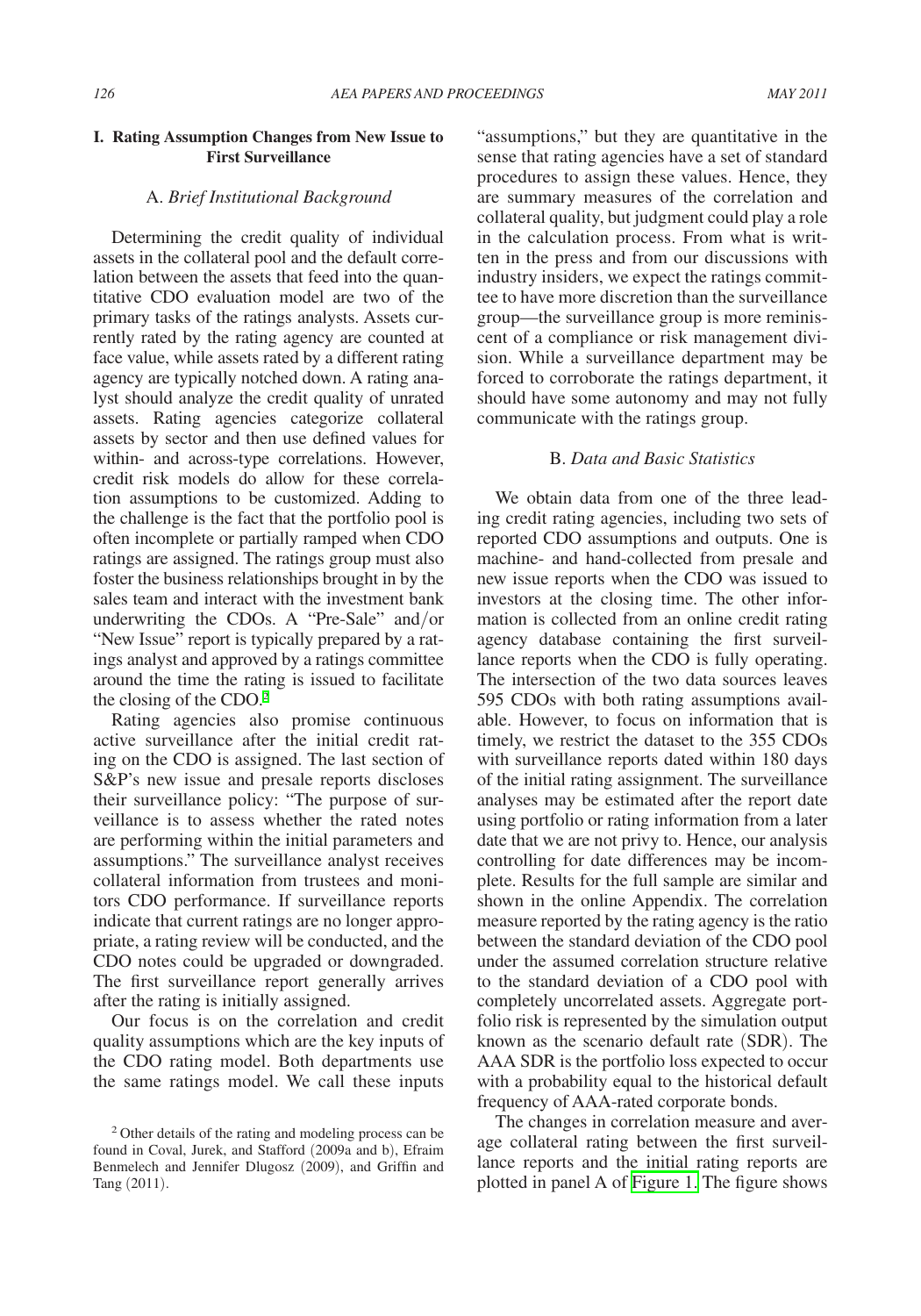<span id="page-2-0"></span>

FIGURE 1. CHANGES IN COLLATERAL ASSUMPTIONS FROM RATING ASSIGNMENT TO FIRST SURVEILLANCE

*Notes:* Illustrated are histograms for changes in collateral assumptions from rating assignment reports to first surveillance reports. The left panel illustrates changes in the default correlation measure (CM) assumption. The right panel illustrates changes in the weighted average rating (WAR) assumption. CM changes are in difference. WAR changes are in number of notches. The reporting gap is within 180 days. The sample covers 355 CDOs issued between 2002 and 2007.

that more correlation measure changes are positive (58.6 percent) as compared to negative (38.9 percent), indicating that the surveillance group estimates a higher default correlation than that used by the ratings group. Both the mean and median differences are highly statistically significant as reported in [Table 1.](#page-3-0) On average, the correlation measure increases from rating assignment to the first surveillance report by a statistically significant 0.116, which implies an economically large 14.9 percent increase in the correlation level<sup>3</sup>

[Table 1](#page-3-0) shows that the surveillance group calculates much more pessimistic collateral credit quality than that assumed by the ratings team. The surveillance group calculates collateral ratings that are one or more notches worse than that estimated by the ratings team for 36.8 percent of CDOs and collateral ratings one or more notches better in only 9.9 percent of CDOs, as shown by panel B of Figure 1. On average, the surveillance group's collateral rating is lower by a statistically significant one-third of a notch.

#### **II. Are the Correlation and Collateral Quality Changes Structural?**

If changes in the correlation and collateral quality assumptions are offset by changes elsewhere in the CDO structure (such as maturity), these changes would not affect the risk of the CDO. Changes in collateral assumptions feed directly into the assessment of portfolio risk, such as the scenario default rate. Panel B of [Table 1](#page-3-0)  reports the AAA SDR. For the sample with SDRs we find that the first surveillance report SDRs are 1.6 percent higher than those in the initial ratings reports. The average SDR in the ratings reports is 32.5 percent. The 1.6 percent increase in SDR represents a 5 percent increase in portfolio risk assessed by the surveillance analysts. In online Appendix Table OA.4 regressions indicate that an increase in correlation measure and deterioration in average collateral quality are indeed strongly related to the SDR increase. Hence, it does not seem that the correlation increases and average collateral quality changes are made up for elsewhere in the CDO structure. Additionally, this analysis indicates that these changes in assumptions lead to more risky CDOs than released to investors at the time of the initial rating.

We consider several possible explanations for the changes in the correlation measure and

<sup>3</sup> The average issuing report correlation measure is 1.78. For the percentage calculation we subtract one since an asset with zero correlation will have a correlation measure of one.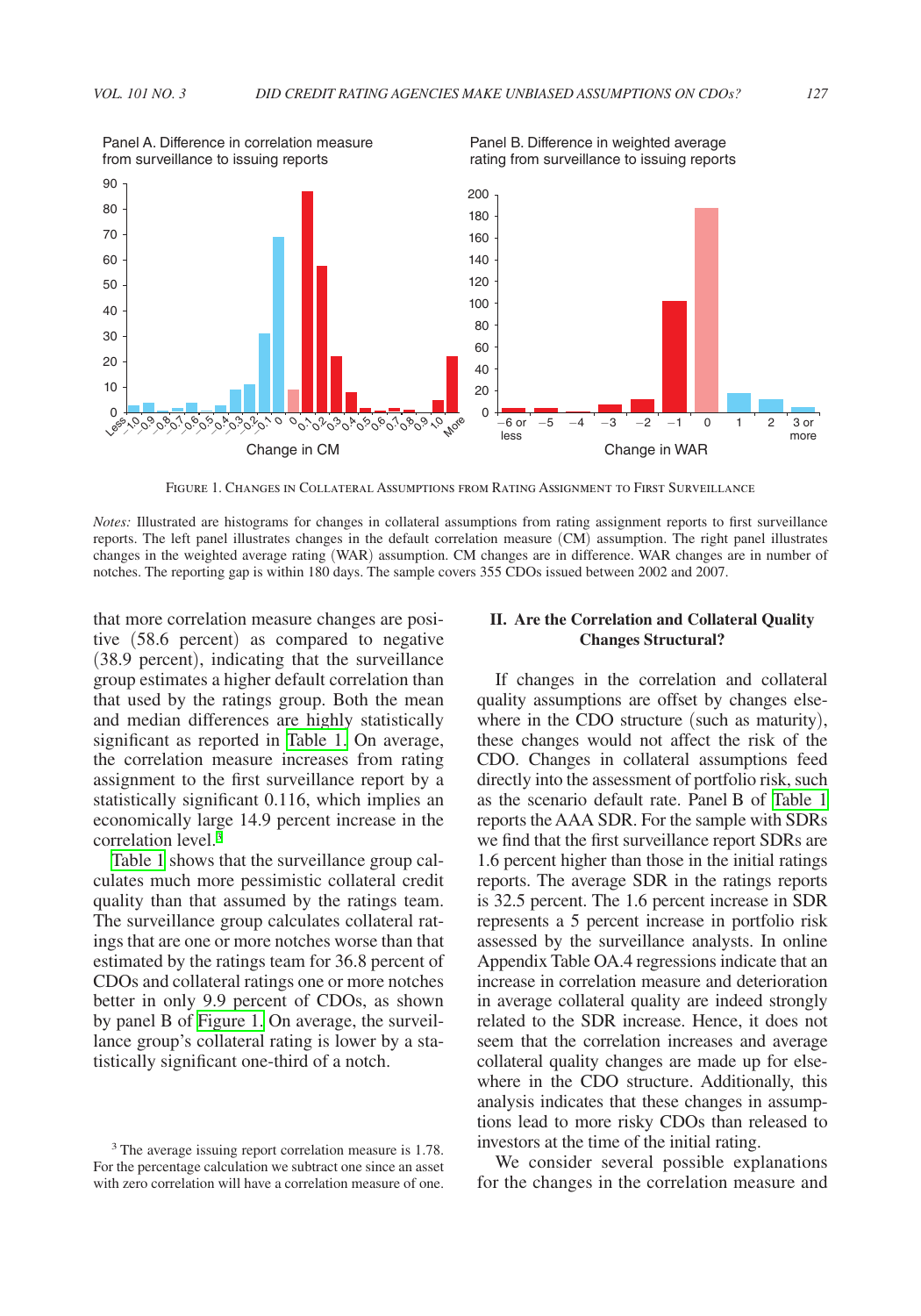<span id="page-3-0"></span>Table 1—Changes in Assumptions and Outputs from Rating Assignment to First SURVEILLANCE REPORT

|                                                     | N   | Mean             |        |      |         | <i>t</i> -stat Median $\%$ positive $\%$ negative | <i>p</i> -val |
|-----------------------------------------------------|-----|------------------|--------|------|---------|---------------------------------------------------|---------------|
| Panel A                                             |     |                  |        |      |         |                                                   |               |
| $\Delta$ Correlation measure                        |     | 355 0.116 (2.74) |        | 0.04 | 58.6%   | 38.9%                                             | 0.0002        |
| $\Delta$ Weighted average rating 353 -0.377 (-4.79) |     |                  |        | 0.00 | $9.9\%$ | 36.8%                                             | 0.0000        |
| Panel B                                             |     |                  |        |      |         |                                                   |               |
| $\Delta$ Scenario default rate                      | 298 | 0.016            | (3.46) | 0.01 | 59.7%   | $40.3\%$                                          | 0.0009        |

*Notes:* This table presents summary statistics for the changes in the collateral assumptions and outputs from rating assignment reports to first surveillance reports. The reporting time gap is within 180 days. Sample CDOs are issued between 2002 and 2007. The first row in panel A reports changes in the default correlation measure assumption. The second row reports changes in the weighted average rating assumption in number of notches. Panel B reports changes in scenario default rate (SDR). CM changes are in difference. Scenario Default Rate changes are in raw values. Column '*p*-val' tests the likelihood of the positive/negative split relative to a null of  $p = 0.5$ .

collateral quality. First, one straightforward potential reason for observing higher correlation and lower credit quality in surveillance than issuance reports is that the collateral pool changed between reports. Collateral composition change is more likely when the collateral pool is less complete (or ramped up) at the issuing stage. Panel A of Table OA.2 shows that even for near fully and fully ramped CDOs, the changes in correlation and collateral quality are still significant. Surprisingly, the group with the lowest ramp-up fractions has smaller changes, although the sample size is much smaller. Second, collateral composition is more likely to change if the time between issuance and surveillance is longer. In panel B of Table OA.2, we find that collateral quality deterioration is larger for longer time gaps, but the change in correlation is similar for the time gap of 0–3 months and 3–6 months. Third, the information environment could have changed from issuance to surveillance because of the mortgage market deterioration in 2007. We separately report the changes in 2007 and precrisis in panel C of Table OA.2 and find that differences in correlations and especially collateral quality are large prior to 2007. We report changes in the correlation measure and weighted average rating over time in Figure OA.7 and find that the changes in correlation were about zero initially but became increasingly positive from 2005 to 2007.

Additionally, it is interesting to relate the findings to the type of deal. Sangiorgi and Spatt (2010) show that rating bias would arise only

in an opaque environment for CDO ratings.4 Panel D of Table OA.2 shows that the correlation increase is most prevalent in ABS CDOs. Collateral quality differences are negative and similar for ABS CDOs, CLOs, and CDO<sup>2</sup>s. Thus, while complexity for CDOs in general could have a role in the difference between the two groups, it is not clear that differential complexity within CDOs plays a role.

Hence, the changes in collateral quality and correlation assumptions are materially important but not explained by collateral composition changes, time between reports, or rapid changes in market conditions.

#### **III. Implications of Assumption Changes**

It is unclear whether the assumption changes between reports are economically important. The future performance of CDOs will detail which group, issuance or surveillance, is more accurate, and whether CDO investors are materially affected by those systematic changes in assumptions. Following Griffin and Tang (2011), we collect the rating changes for originally AAA-rated CDO tranches.5

4 ABS CDOs and CDOs of CDOs are arguably more complex than plain vanilla CDOs based on bonds and loans (CBOs and CLOs). However, the underlying collateral for ABS CDOs and CDO<sup>2</sup>s has often been previously rated, while CLOs seem likely to contain a higher proportion of unrated underlying loans that require more subjective evaluation of collaterals. 5 For CDOs with multiple AAA-rated tranches, we count

the worst rating downgrading. The AAA downgrade ranges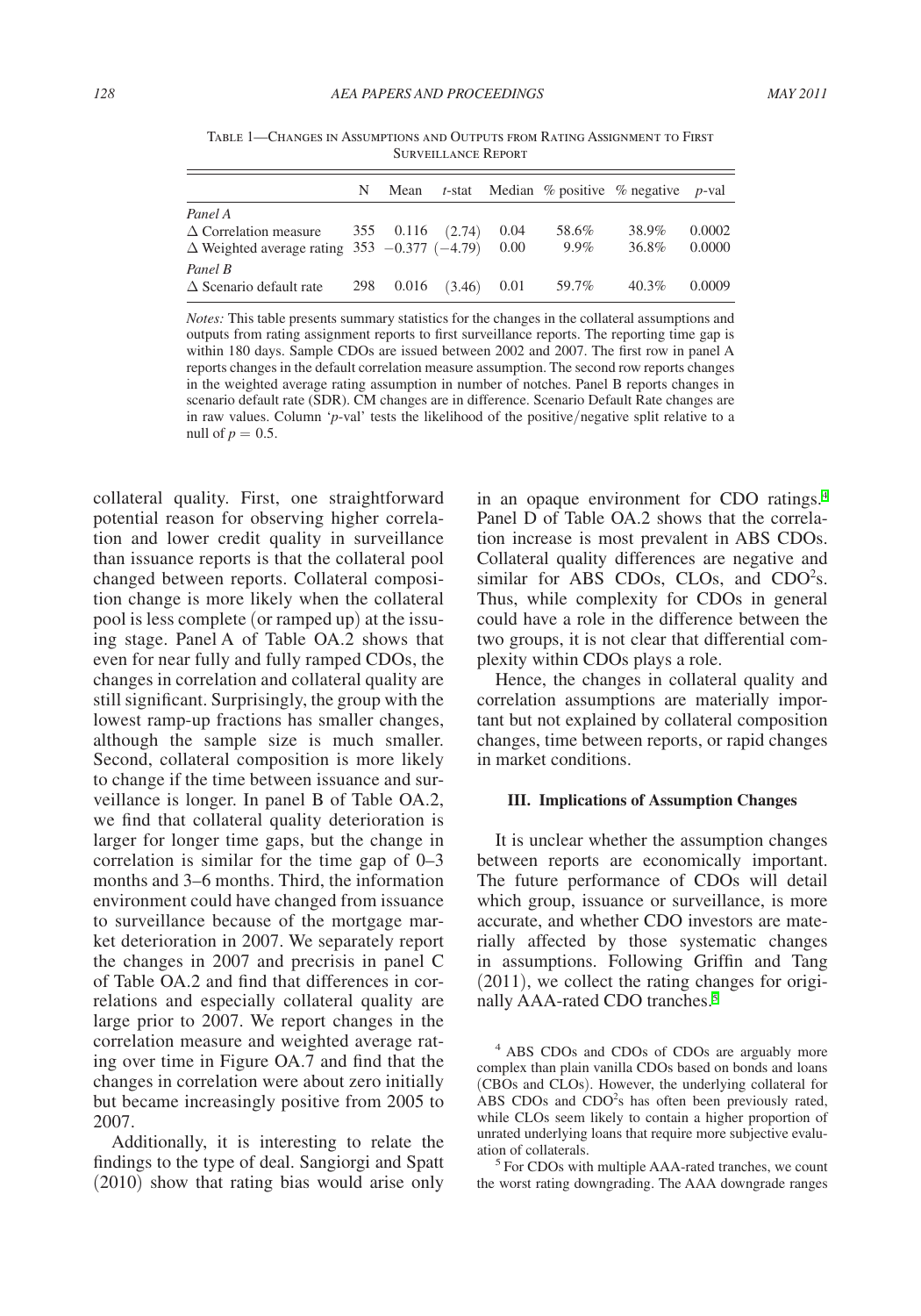|                                        | (1)                         | (2)                       |
|----------------------------------------|-----------------------------|---------------------------|
| $\Delta$ Correlation measure           | 2.05<br>(3.77)              |                           |
| $\Delta$ Weighted average rating       | 0.99<br>$(-0.13)$           |                           |
| $\Delta$ Weighted average maturity     | 1.14<br>(1.44)              |                           |
| Change in SDR                          |                             | 830.09<br>(3.33)          |
| ABS CDO                                | 19.19<br>(9.54)             | 19.35<br>(8.59)           |
| CDO <sup>2</sup>                       | 3.81<br>(1.33)              | 5.82<br>(1.77)            |
| <b>Year 2004</b>                       | 0.44<br>$(-0.97)$ $(-1.21)$ | 0.31                      |
| <b>Year 2005</b>                       | 1.71<br>(0.82)              | 1.71<br>(0.69)            |
| <b>Year 2006</b>                       | 2.94<br>(1.69)              | 2.86<br>(1.38)            |
| <b>Year 2007</b>                       | 3.20                        | 3.19<br>$(1.73)$ $(1.48)$ |
| Number of observations<br>Pseudo $R^2$ | 347<br>0.144                | 294<br>0.147              |

Table 2—Rating Assumption Changes Predicting AAA Downgrading

*Notes:* This table reports ordered logistic regression results. The dependent variable is the number of notches downgraded from the initial AAA ratings. Independent variables are changes, from rating assignment to first surveillance, in the default correlation measure (CM) assumption, the weighted average rating (WAR) assumption, the weighted average maturity (WAM) assumption, and scenario default rate (SDR). Reported are odds ratios and *z*-statistics in parenthesis.

Table 2 reports the ordered logistic regression results with the number of notches downgraded from AAA as the dependent variable. The change in assumed correlation significantly positively predicts future downgrading. This indicates that the surveillance team was more correct than the ratings analyst team. The odds ratio of 2.05 indicates that the odds of being downgraded are 2.05 times greater when the rating analysts' underestimation is one unit below the surveillance analyst's. The specifications are also robust to controls for CDO type and vintage. The change in the SDR is similarly significant.6 These findings are quite robust as shown with hazard models, ordered probit, plain probit, and OLS (Tables OA.8 and OA.9).

Assumption changes would be irrelevant if investors do not rely on rating agency assumptions or fully anticipate surveillance changes. We find that the market spreads at issuance did not seem to reflect the future information that the SDR or the correlation and collateral quality assumptions would deteriorate (in Table OA.10).

Why is surveillance analysis more accurate? It may simply be that surveillance analysts have more resources or are more talented. However, common perception is that ratings analysts received higher compensation and more staffing than surveillance teams. Surveillance analysts are less influenced by conflicts of interest, and hence could make more objective assumptions.

If the rating agency had new information from the surveillance group and acted on it, then it would indicate that the rating agency was learning from the surveillance team and trying to correct mistakes made by the ratings group. However, if the ratings agency did not act on information coming from the surveillance group, then this would indicate that the firm was compromising its standards. Since the AAA SDR increases for some deals, we can assess whether an increase in the SDR would have mattered for the rating agencies' key rating criteria.

We examine whether the break-even default rate (BDR) from the cash flow model is greater than the SDR as discussed by Griffin and Tang (2011). Although our surveillance data do not contain a BDR, we evaluate the surveillance team SDR relative to the BDR in the issuing reports. If the BDR decreases for a deteriorating CDO (a natural case), our estimation for BDRs from issuing reports will be too high and lead to fewer rejections than if we had surveillance BDRs. Nevertheless, we still find that 19.7 percent of CDOs have at least one AAA tranche (and 20.1 percent of tranches) that fails to pass the test for granting an AAA rating. We verify that those CDO tranches were not downgraded before the first surveillance date. Hence, it seems that these CDO tranches would not have warranted the "AAA" rating. If rating agencies did indeed ignore such important surveillance

from 0 if the AAA rating is maintained throughout the life of the CDO to 21 if the tranche has defaulted.<br><sup>6</sup> Because the change in the correlation measure is so

strongly related to the change in SDR, one faces problems

with colinearity when including both variables, but we find that the change in the correlation measure prevails.